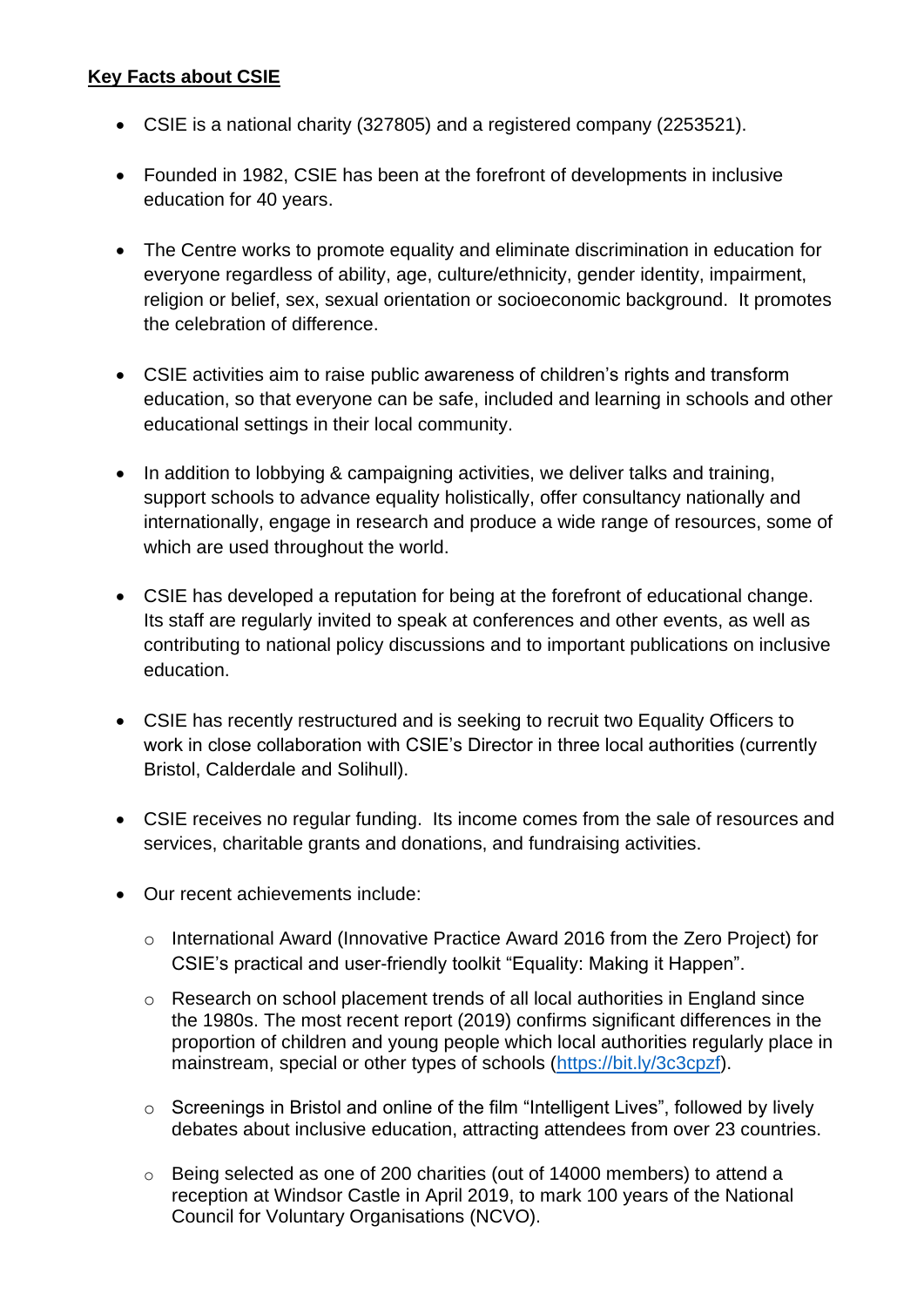

## **Our Core Values**

Our passionate commitment to disability equality as a human right and our particular work ethic are best conveyed through the following core values:

**Integrity:** think, speak and act with honesty, clarity, authenticity and transparency

**Collaboration:** work amicably with others in a spirit of negotiation and nonviolence

**Creativity:** make complex ideas accessible and find imaginative solutions to complex challenges

**Reflection:** learn from experience and empower others to do the same

**Respect:** connect with others in ways which honour their identities, remembering that everyone is of equal value by virtue of being human

**Joy:** maintain a positive outlook, good sense of humour and enjoyment in our work

**Care:** approach people with empathy and compassion, and approach our work with rigorous attention to detail and relentless pursuit of quality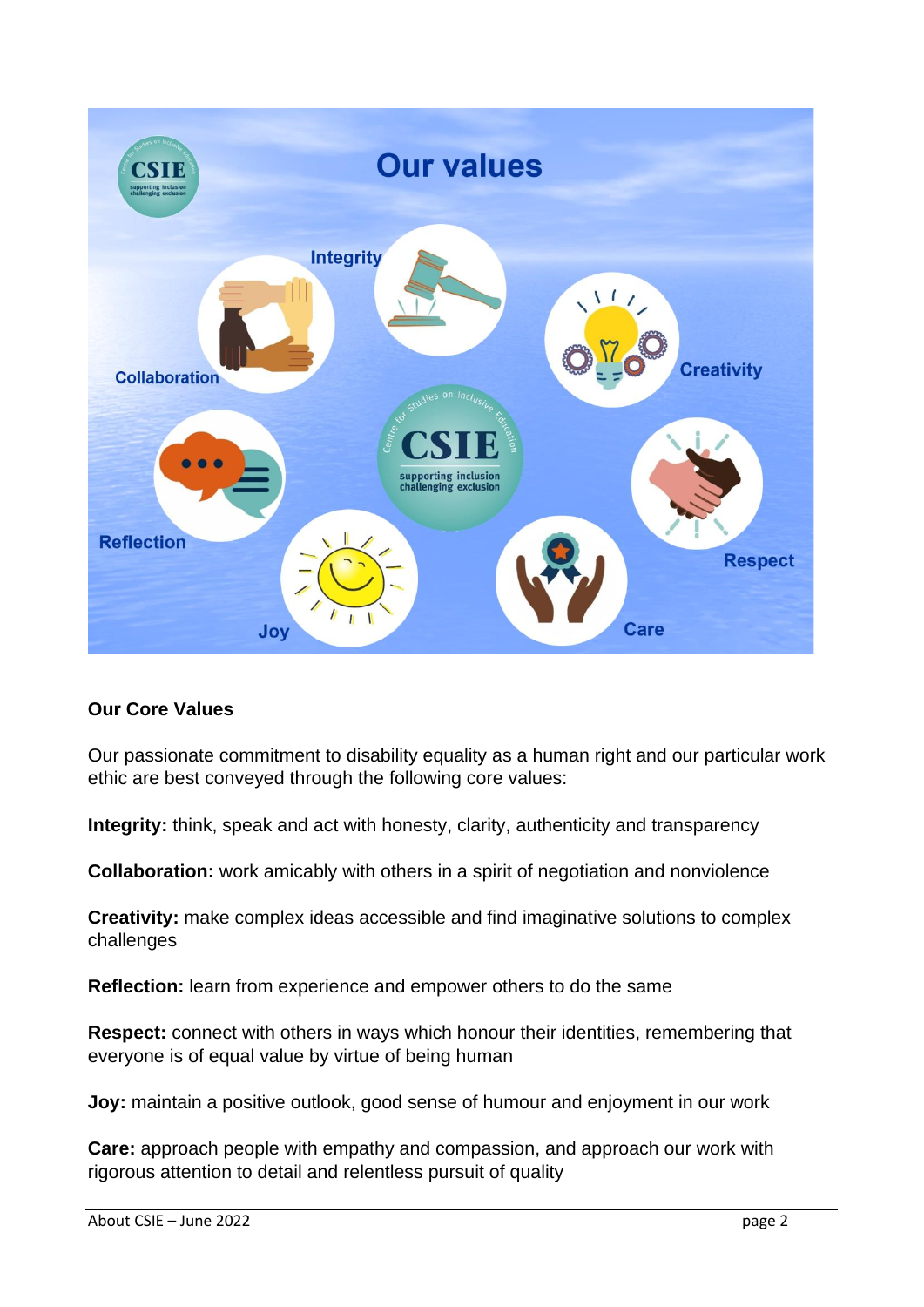

#### **Vision**

CSIE's vision is that all children are safe, included and learning in their local school<sup>1</sup>. This vision applies to all children, irrespective of their background and personal characteristics, especially ability or perceived ability. We refer to this as good quality inclusive education<sup>2</sup>. It gives children: optimum opportunities for learning from their peers and from educators (this applies to the curriculum as well as personal & social development); and a sense of belonging in their local community. It can also offer powerful experiences for educating people away from prejudice and, therefore, can be an important step towards an inclusive society, where minority groups are no longer harassed, marginalised or excluded, but are valued and celebrated for what they bring to society as a whole.

This vision is consistent with national law (the SEND Code of Practice confirms the presumption of inclusion in the Children and Families Act)<sup>3</sup> and the international call for all children to be included in their local school, e.g. in the UN Convention on the Rights of the Child and the UN Convention on the Rights of Persons with Disabilities.

In the wake of the Black Lives Matter movement, CSIE supports the call to decolonise the curriculum and suggests that institutional change needs to go deeper. People's identities are multi-faceted, as people from all ethnic backgrounds may also be, for example, gay, lesbian, trans or disabled. CSIE addresses equality holistically and remains alert to the possibility that different aspects of a person's identity can have a cumulative effect on the risk of discrimination. Most aspects of equality are reasonably well addressed in education, but disability equality is consistently overlooked and there is evidence of institutional prejudice against disabled people, which remains largely unacknowledged. Many disabled children are not welcome in their local school and their segregation is widely considered acceptable, as education practice remains out of sync with the national and international legal call to develop more inclusive schools.

A recent Ofsted report<sup>4</sup> confirms that, despite legal changes to improve education for disabled children, long-standing issues remain and have been highlighted and intensified by the Covid-19 pandemic. Such a vicious circle, where many disabled children are segregated from their peers allowing for prejudice and discrimination to persist, leads to

<sup>1</sup> Throughout this document 'school' is taken to mean any provider of Early Years, Primary, Secondary, Further or Higher Education and 'child' refers to any child or young person up to the age of 18.

<sup>&</sup>lt;sup>2</sup> We acknowledge that attending one's local school is not in itself a marker of inclusion; the current reality is such that for some children attending a local school can be a regretful experience.

<sup>&</sup>lt;sup>3</sup> We acknowledge that a documented legal call may not be reflected in current national policy or priorities. <sup>4</sup> Ofsted (2021) SEND: Old issues, new issues, next steps. Available at:

<https://www.gov.uk/government/publications/send-old-issues-new-issues-next-steps>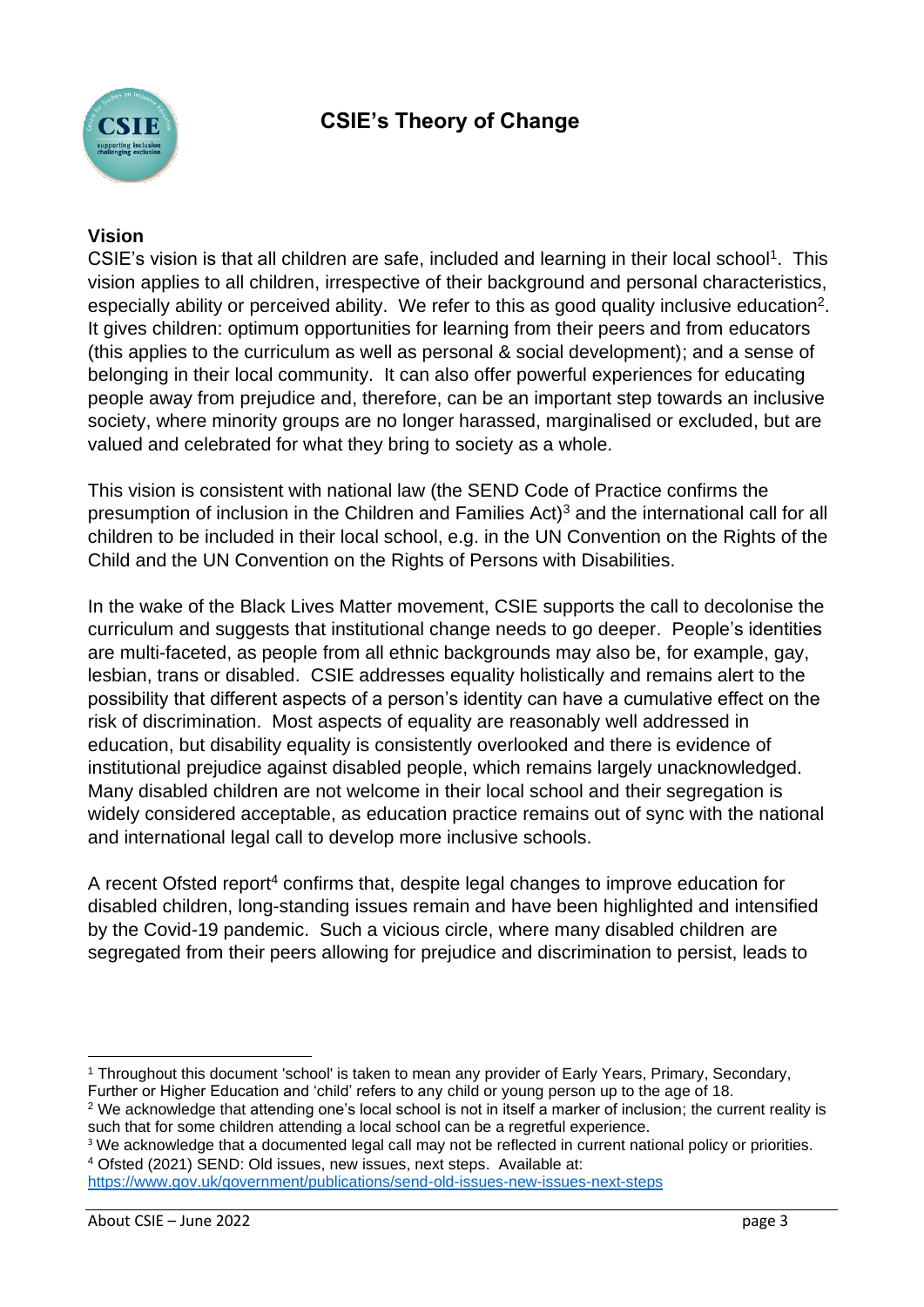wider social inequalities: in 2019-20 there was a 9% increase in disability hate crimes recorded by police in England and Wales (from 7,786 to 8,469)<sup>5</sup>.

For these reasons, CSIE addresses equality through the lens of disability. Disabled children have a legal right to a good education within their local community. Equal opportunities in education can lead to improved educational outcomes and, therefore, better life chances. Recent research $6$  confirms that the benefit of including disabled children in ordinary schools is twofold: a) it leads to improved educational outcomes not only for disabled children but for non-disabled children as well; and b) it better supports the social and emotional development of all children, disabled and non-disabled.

# **Who has the power to make this happen?**

- *Central Government and national institutions* (Government, Education Committee, Department for Education, Ofsted): laws and national policy, including statutory guidance; funding for education; responsible for monitoring and evaluating the quality of education, adherence to laws and statutory guidance, and implementation of policy.
- *Local Government:* legal duty to make suitable arrangements for every child's education; local policy; and, for local authority schools: decisions on allocation of funding; vision, strategy, training and support for schools.
- *Multi Academy Trusts:* for Trust schools: decisions on allocation of funding; vision, strategy, training and support for schools.
- *Individual schools:*
	- o *Senior Leadership Teams* have the power to transform schools by establishing inclusive values, ensuring staff receive relevant training and support, and keeping the door open for disabled children from the local community, working in collaboration with parents as partners to ensure best outcomes for their children.
	- o *Governing Bodies* hold schools to account and, therefore, can be instrumental in ensuring inclusive values and policies are agreed and implemented.
	- o *Teachers and Learning Support Assistants* have the power to create more inclusive schools, if there is a critical mass that shares this vision and is supported to change practice. (This is in line with the "Longitude" story, where one man single-handedly solved the problem of establishing longitude at sea and, even though he encountered considerable resistance from the establishment and the scientific community of his time, his idea and his invention caught on because enough individual captains valued his timepiece and bought one for themselves<sup>7</sup>. Similarly, in education, if enough educators understand disability equality as a human rights issue and make changes to their own practice, the whole landscape will eventually change.)

<sup>5</sup> Home Office report: Hate Crime, England and Wales, 2019-20. Available at: [https://assets.publishing.service.gov.uk/government/uploads/system/uploads/attachment\\_data/file/925968/h](https://assets.publishing.service.gov.uk/government/uploads/system/uploads/attachment_data/file/925968/hate-crime-1920-hosb2920.pdf) [ate-crime-1920-hosb2920.pdf](https://assets.publishing.service.gov.uk/government/uploads/system/uploads/attachment_data/file/925968/hate-crime-1920-hosb2920.pdf)

 $6$  Alana Institute (2016) A Summary of the Evidence on Inclusive Education. Available at: [https://alana.org.br/wp-content/uploads/2016/12/A\\_Summary\\_of\\_the\\_evidence\\_on\\_inclusive\\_education.pdf](https://alana.org.br/wp-content/uploads/2016/12/A_Summary_of_the_evidence_on_inclusive_education.pdf)  $\frac{7}{2}$  Sobel, D. (1998). Longitude : the true story of a lone genius who solved the greatest scientific problem of his time. London: Fourth Estate.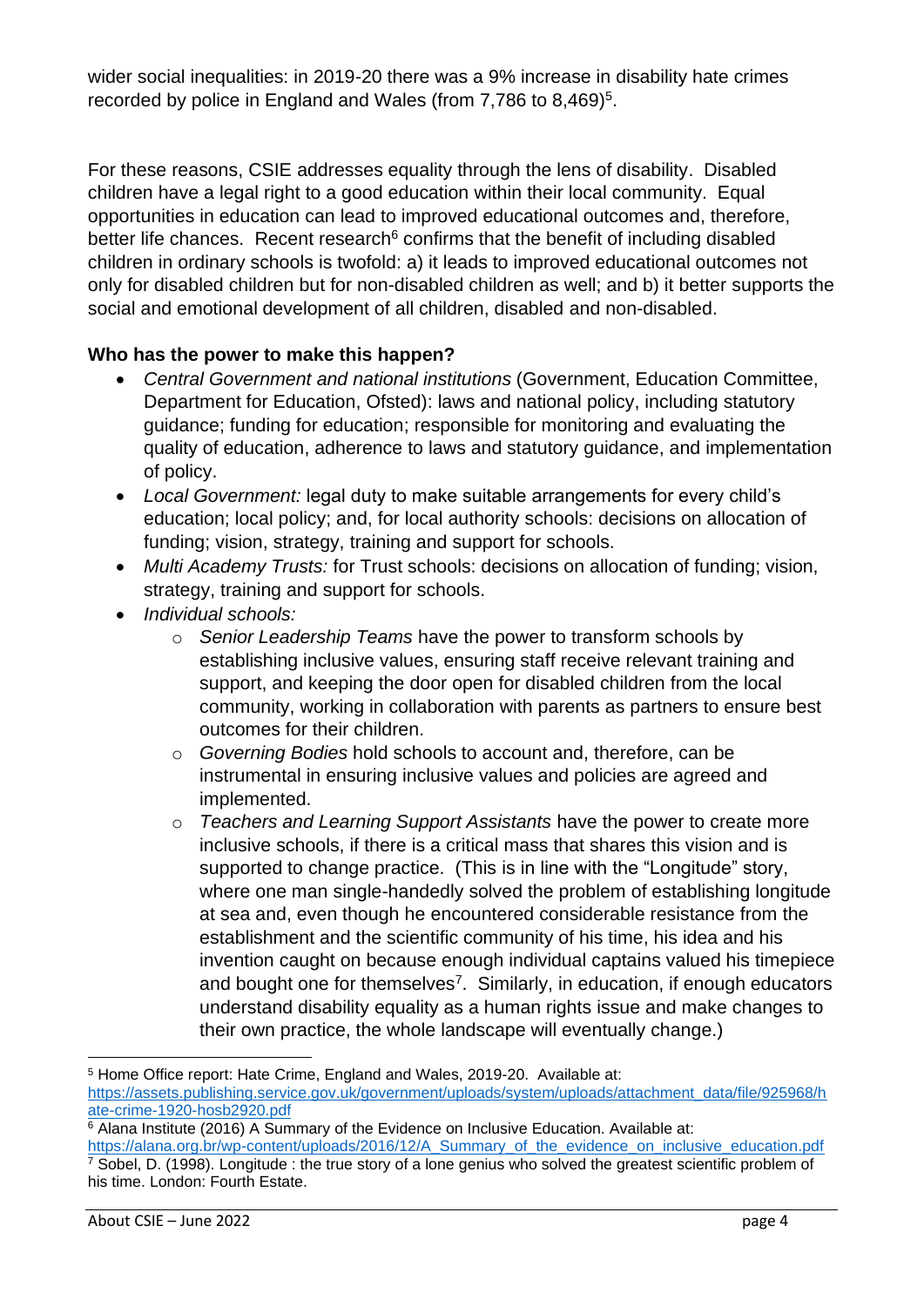• *Parents:* The system affords parents an opportunity to hold schools to account for disability discrimination. In practice the power of parents is limited because the process is complex and parents rarely choose, or feel able, to follow this route.

## **Core principles**

i) *Equality and respect*

We believe that everyone is of equal value, by virtue of being human. Age, (dis)ability, sex, gender identity, sexual orientation, ethnicity, religion or belief, or socioeconomic background have no part in determining personal worth. We believe that diversity should be celebrated and utilised as a rich learning resource, always mindful of the impact of other people's attention on an individual.

ii) *One school for all*

We recognise the uncompromised right of every child to a good education in their local community, as enshrined in national and international legislation<sup>8</sup>. We believe that the best location for this is an ordinary school with an inclusive culture, where trained teachers facilitate children's learning and participation.

We are aware that schools' admission processes are not always explicit; anecdotal evidence suggests that sometimes families of disabled children are made to feel unwelcome or are told that the school cannot meet their needs<sup>9</sup>. We believe that schools' selection procedures, for example on grounds of faith, perceived ability or socioeconomic status, may operate against the principle of equal opportunity. We also believe that the existence of separate special schools is a remnant from a previous era, when disabled people were thought to have no place in mainstream society, and may possibly still retain some of that function in some people's minds.

iii) *Beneficiary agency: "Nothing about us without us"*

We are committed to working in close collaboration with our beneficiaries and others who have first-hand experience of the issues we are seeking to address. We are particularly committed to engaging with the voice of disabled people, disabled people's organisations (DPOs) and parents who want an inclusive education for their disabled children, so that our work is consistent with the "nothing about us without us" imperative.

## **Beneficiaries**

*Ultimate beneficiaries:* disabled and non-disabled children, all of whom will benefit from inclusive education. Society as a whole will also benefit, as inclusive education can pave the way for greater social justice.

*Direct beneficiaries:* disabled children, who often face discrimination, including institutional discrimination, in education.

*Indirect beneficiaries:* non-disabled children, whose educational experience will be enhanced by inclusive education; parents who want an inclusive education for their disabled children, who will no longer have to fight for this.

<sup>&</sup>lt;sup>8</sup> Equality Act 2010, Children and Families Act 2014, UN Convention on the Rights of the Child and UN Convention on the Rights of Persons with Disabilities.

<sup>9</sup> Office of the Children's Commissioner (2014). It might be better if you looked elsewhere: an investigation into the schools admission process (available at [https://www.childrenscommissioner.gov.uk/report/it-might](https://www.childrenscommissioner.gov.uk/report/it-might-be-best-if-you-looked-elsewhere)[be-best-if-you-looked-elsewhere\)](https://www.childrenscommissioner.gov.uk/report/it-might-be-best-if-you-looked-elsewhere)